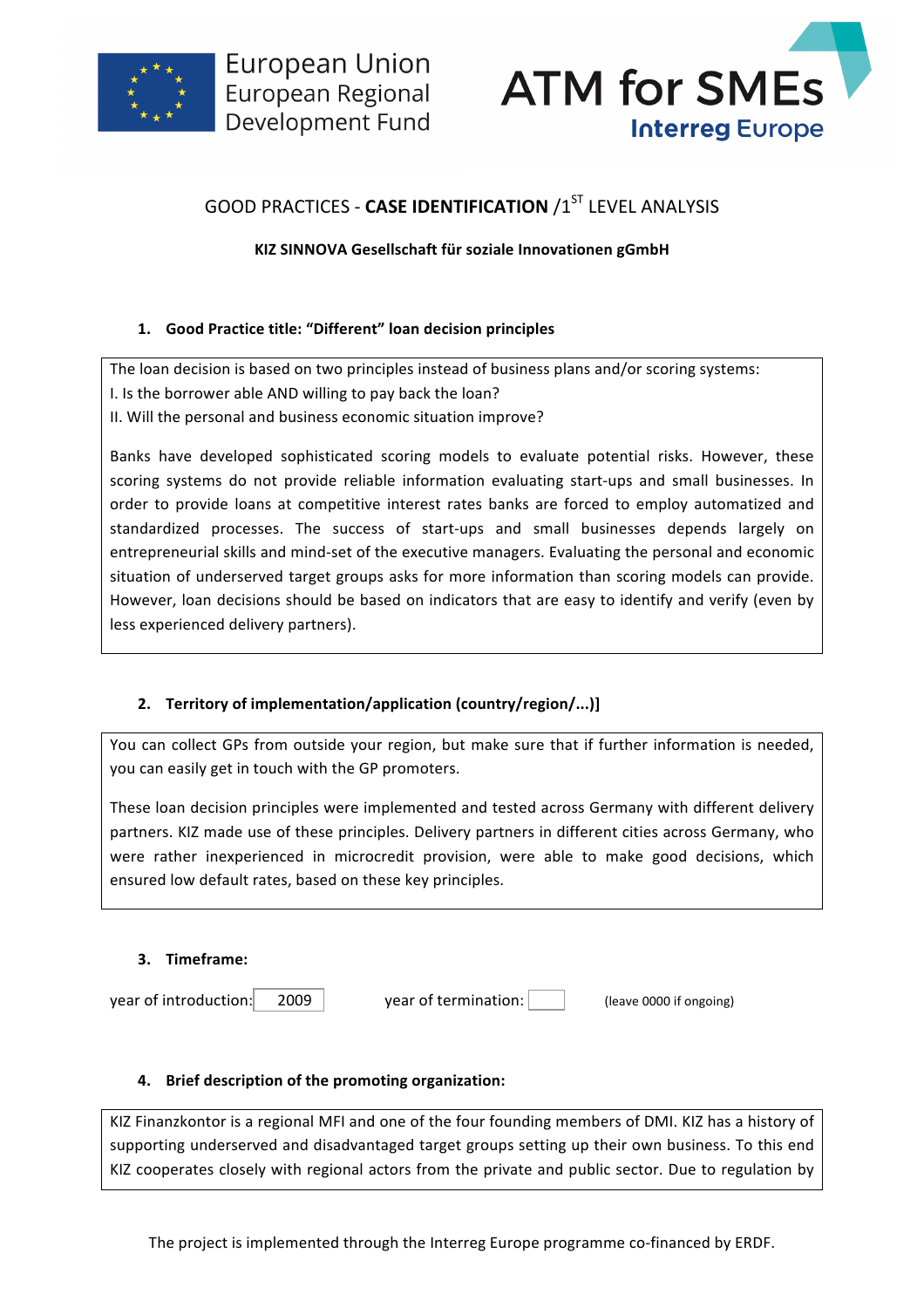



the Microcredit Funds Germany, cross-selling activities were not allowed from 2010 onward. In 2006 KIZ developed a local microfinance programme in close cooperation with the City of Offenbach and other local actors. KIZ used DMI's Trust-based Partnership Model to provide a robust microfinance framework. This local microfinance programme was scaled up to other German Cities such as Leipzig, Nürnberg, Kiel, Duisburg and Gelsenkirchen. The goal was to strengthen the local economy especially in underserved and disadvantaged parts of the cities.

### **5. Main obiective of the initiative:**

Since traditional banking procedures and evaluation of start-ups could not provide a set of reliable loan decision taking principles to ensure low default rates KIZ developed a set of principles based on a different approach. The principles were designed in a way that persons with a non-baking background but some experience supporting entrepreneurs were able to take good loan decisions.

### **6.** Brief explanation of the initiative:

Briefly present the good practice implemented by the organisation (e.g. specific products & services offered, financial instruments, partnerships developed, technologies and innovations adopted, communications & promotion strategies etc.)

At its core the principles focus on the entrepreneur and his/her personal economic situation rather than formal principles. In order to find answers to questions around willingness and ability to pay back a debt supporting documents like financial statements can be used. Return debit notes are an indicator demonstrating willingness and ability.

The loan application form asks explicitly for other loans and expenses (private and entrepreneurial purposes). With supporting documents like financial statements it is fairly easy to verify the information provided in the loan application. Credit reports can also be used to verify information provided. The assessment of expanses creates in relation to income provides sufficient information to assess the financial situation of the applicant.

# **7. Target group and measures to involve the target group:**

Loan officers need a reliable set of tools and guiding principles to assess loan applications efficiently and also ensuring a high level of responsible loan provisioning. On the other hand cost-efficient procedures are required to ensure sustainable microfinance operations.

In order to scale up a microfinance operation without excluding underserved target groups and with limited resources available, any loan decision principles need to be boiled down into only a few (in our case 2 core principles!) rules, which can be easily adapted by less experienced personal.